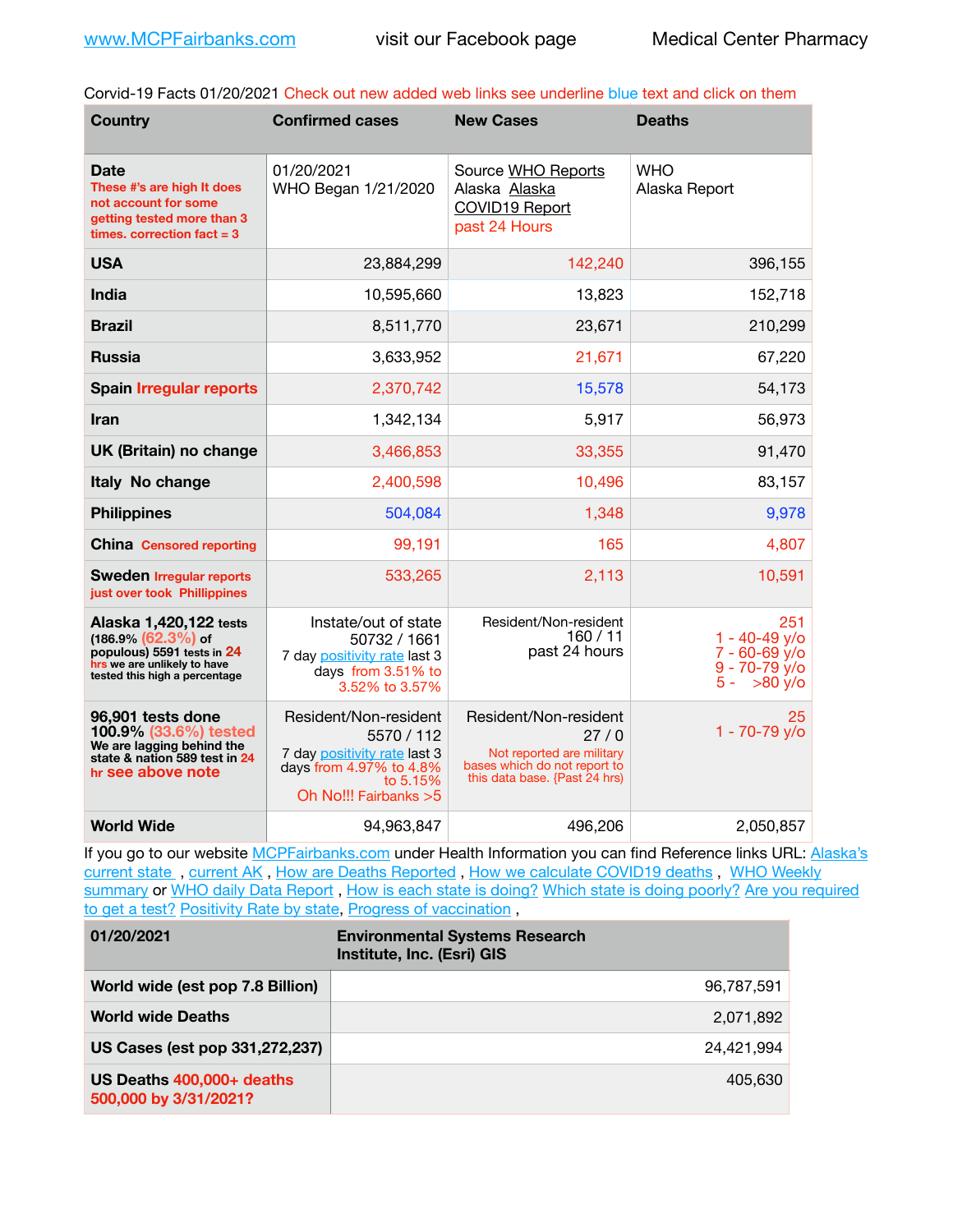## Impact of COVID-19 on the US Healthcare system

Estimated US Population 331.3 million 147.6% (48.7%) have been tested (488.4 million) Estimated 5% of US population will test positive for Covid-19 16.56 million (currently 24.4 Million (7.38%) of population tested positive vs Alaska 6.67%) we have currently tested an est. 488.4 million based on 24.4 mill that have tested positive discount some of these numbers by 67% to account for multiple testing of same person.

If 8% will require hospitalization of the 16.56 million positive cases, we would need 1.325 million beds. Estimated by the American Hospital Association there are 800,000 staffed beds available.

The US has 2.8 hospital beds per 1000 our needs could be 56, China had 4.3, Italy 3.2, South Korea 12.3

The USNS Mercy and Comfort added **8.2000** staffed beds, not ICU Of these estimated to be admitted to ICU 960,000, to ICU beds The US has 16,000 ICU beds we have 68,000-85,000 beds US could need 299,000 beds with ventilators  $\leq 16,000$  ventilators

 The Needs

**Summation:** Estimated needs could be 1.325 million hospitalized beds for just COVID-19 patients alone. If positives represents 5% of test run, then approximately 488.4 million have been tested, we have no idea how many tests have been run or how many multiple tests conducted on the same person, resulting in 24.2 million positive tests run with 405630 with 5338 deaths in the past 24 hours, ave 2740/day. In AK, with 50,732 positive cases 6.67% of Alaska, 1146 hospitalizations, and 251 deaths. Hospitalization rate is 2.26% of those that test positive, Death Rate 0.495% overall or 21.9% of those hospitalized.

Normal ICU stay 5-7 days, estimated ICU stay for COVID-19 2-3 weeks and they could tie up a ventilator for that length of time also, helping only 1/3 as many patients.

This is why we need to flatten the curve by social spacing and only essential travel.

Expected Death (these are just estimates based on other countries) if 5% of the US Population (16.56 million) test positive we are now at 23.7 million positive and if

1% die = 165,600 people

2% die = 311,200 people

3% die = 496,800 people

6% die = 993,600 people obviously we have passed the 1.325 million positive cases we are 21.5million so if 5% of the US population (16.56 million) test positive and 6% of those die = 993,600 deaths if no vaccine, or if 3.09% (511,704) will die, we are 77.3% of the way there in 44 weeks.

 World wide death rate of positive tests actually 2.14%. The US is at 398307 1.66% of those actually tested positive, that is 73% lower death rate than when we started in 3/2020 , started at 6%. There are 7.8 Billion people in the world 331 million live in the US (4.2% of the world's population) 7.3% have tested positive. The US deaths represents 19.57% of the world's death numbers and 25.2% of worldwide confirmed cases. In comparison to the flu in the US

CDC Estimates. From 2010 to 2016, the flu-related death rate was between 12,000 and 56,000, with the highest season being 2012 to 2013 and the lowest being 2011 to 2012. Most deaths are caused by complications of the flu, including pneumonia or a secondary bacterial infection of the heart or brain. or 2,000 to 9,333 per year. In 2020 in the US has 19 million cases 180,000 hospitalized and 10,000 (0.052%) have died, typically it is 2% will die, compared to 1.66% with COVID19. 147.6% (US), 186.9% (Alaska), & 100.9% (Fbks) are still too few to protect us from future outbreaks. Experts feel that we need either need people to get infected with the virus and develop antibodies or get vaccinated to create immune antibodies to protect us, that we need >60% of the population to have positive antibody tests and preferably 70-90%, one expert felt they would not feel confident til >85% were positive, to give assurance (herd immunity) in order to go without masks and social distancing. NY City seems to have the highest number at 20%. Testing is so important. Currently we are testing at 45.47 Million tests per month. At this rate to test everyone once it will take 7.21 months or over 0.61 years. To test 3 times it would take 21.63 months or 1.83 years

The Flu (Influenza kills approximately 1-2% of those infected, SARS killed 800 people total, COVID19 appears to kill 1.66% of those that test positive or 17% less deadly than the flu and seems to be more contagious. (Seems to spread more readily)

Alaska has 50732 so far, 5570 in Fairbanks or 1 of every 9 of Alaskans, and with 22 of 228 deaths 1 in 11, the first case was transient foreign airline crew member. Interesting, the Source of Alaska's SARS-Cov2 virus originated not from East Asia by travelers or the west coast (Washington where it was first observed) , but came from the east coast of the US, and they were inoculated first from Europe, accordingly from New York's Governor and CDC. Currently 5 Variants known, only 4 in the US (Europe's (china's)) Primary, plus an Ohio variant (COH.20G/501Y), and a [UK](https://www.cdc.gov/coronavirus/2019-ncov/transmission/variant-cases.html) (B.1.1.7), South African (1.351), and Brazil (P.1), only Europe's in Alaska so far.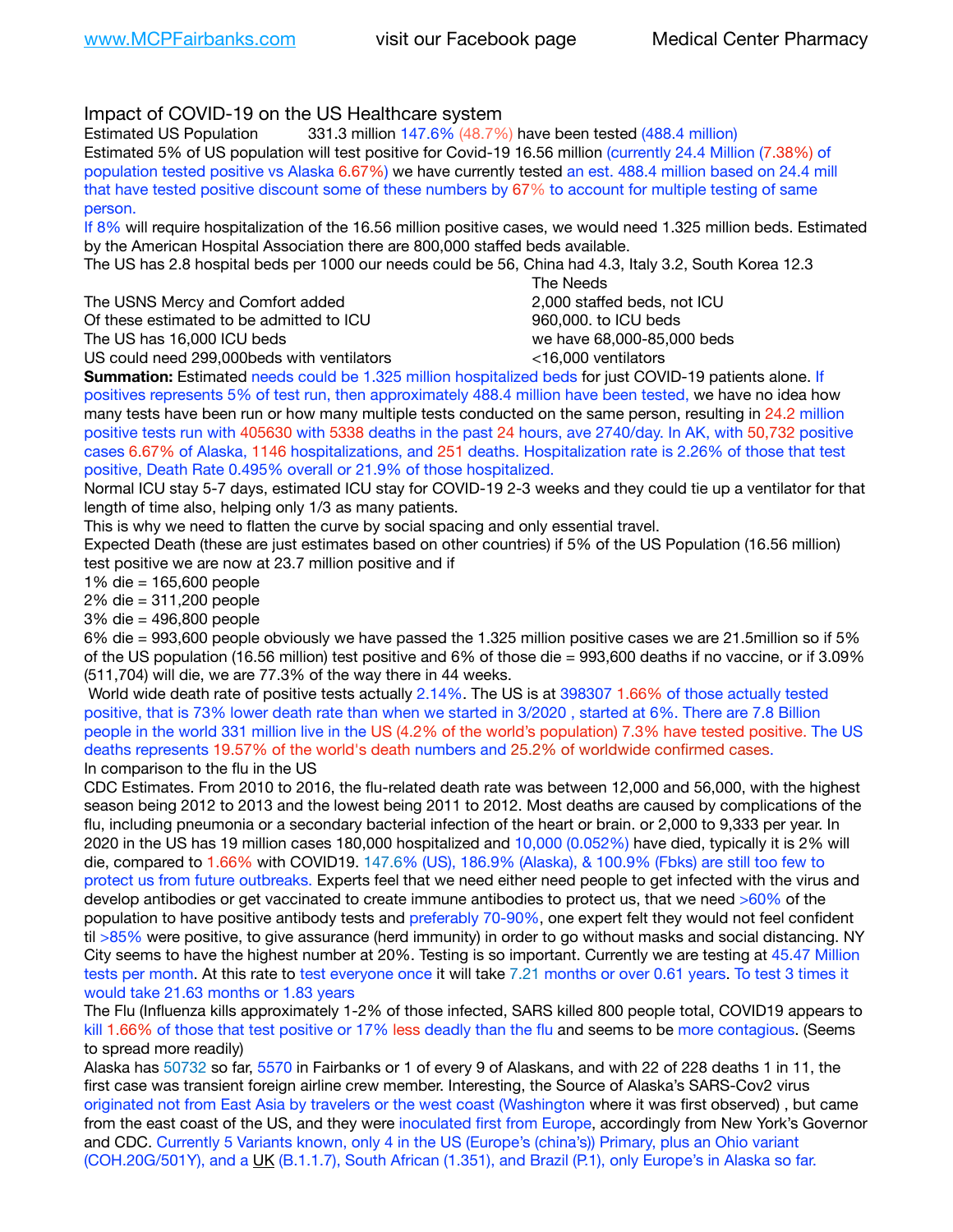**Best practice protection** is good personal Hygiene do not touch eyes, nose, mouth, wash hands frequently for at least 20-30 seconds, before you touch your face, and observe personal spacing of 6-18 feet. Remove your shoes in your house, frequently clean surface areas, let the cleaner sit 15-20 sec before wiping off. **We are recommending to wear any kind of mask.**

Drug treatment is being researched, but as yet not been verified, only suggested. Best to isolate those sick and isolate those most susceptible (old and preconditioned with risk factors)

**Risk factors:** Cardiovascular disease (56.6%), Obesity (41.7%), Diabetes (33.8%), age >60, respiratory problems, especially smokers or those who vape, High Blood Pressure

If you have been exposed self isolate for 2-4 weeks

One episode in China, a man tested negative for 27 days before showing symptoms. So Isolation may want to be considered up to 4 weeks not just 2 weeks.

Italy 1 in 10 positive cases admitted to ICU due to Hypoxic failure requiring mechanical ventilation. In NY it was 1 in 7 that required hospitalization, of the 5700 hospitalized 2634 were discharged (79% (2081)) or added (21%(553)), 9 in 10 put on a ventilator died.

Public policy development and education is important. How Long does Covid-19 stay on objects

| Air                              | up to 3 hours |
|----------------------------------|---------------|
| Copper                           | 4 hours       |
| Cardboard (Amazon Box)           | 24 hrs        |
| Plastic surfaces/Stainless Steel | 72 hours      |
| Mucosal surfaces                 | unknown       |
|                                  |               |





## Updated graph numbers.

| Project outward                |                        |
|--------------------------------|------------------------|
| Exhalation can spray           | 1.5 m $(4.9$ ft)       |
| spittle (droplets)             |                        |
| Coughing                       | $2 \text{ m}$ (6.6 ft) |
| Sneeze                         | 6 m (19.7 ft)          |
| Development of immune response |                        |

Early viral testing tests to see if you currently have the virus.

Later antibody testing tells us if you have been exposed and survived. But does not tells us if you have immunities to the virus. We will need to have both tests done in order to open the community.. Viral Antigen and Viral RNA tells us you have the disease and can spread the disease and can or are

currently sick.

IgM (short term) and IgG (long term antibodies) tells us you have experienced the virus or had the vaccine, and got over it. You may be resistant if your **antibody levels** are high enough. [Current](https://l.facebook.com/l.php?u=https://www.itv.com/news/2020-10-26/covid-19-antibody-levels-reduce-over-time-study-finds?fbclid=IwAR3Dapzh1qIH1EIOdUQI2y8THf7jfA4KBCaJz8Qg-8xe1YsrR4nsAHDIXSY&h=AT30nut8pkqp0heVuz5W2rT2WFFm-2Ab52BsJxZZCNlGsX58IpPkuVEPULbIUV_M16MAukx1Kwb657DPXxsgDN1rpOQ4gqBtQsmVYiWpnHPJo2RQsU6CPMd14lgLnQnFWxfVi6zvmw&__tn__=-UK-R&c%5B0%5D=AT1GaRAfR_nGAyqcn7TI1-PpvqOqEKXHnz6TDWvRStMnOSH7boQDvTiwTOc6VId9UES6LKiOmm2m88wKCoolkJyOFvakt2Z1Mw8toYWGGoWW23r0MNVBl7cYJXB_UOvGklNHaNnaNr1_S7NhT3BSykNOBg) [View of antibodies/immunity](https://www.livescience.com/antibodies.html)[.](https://www.itv.com/news/2020-10-26/covid-19-antibody-levels-reduce-over-time-study-finds) We have tested currently 186.9% (62.3%) of the Alaskan population and over little over 147.6% (49.2%) of the US population, discount these numbers by 67% to reflect multiple testing of the same person. To be safe, we need at least 25% to see if we are making progress, [60%](https://www.jhsph.edu/covid-19/articles/achieving-herd-immunity-with-covid19.html) to [barely qualify](https://www.nature.com/articles/d41586-020-02948-4) to be safe, and [70-90%](https://www.mayoclinic.org/herd-immunity-and-coronavirus/art-20486808) to be assured we

will not see a second wave of sickness. Some experts will [not feel safe til we are at 85%.](https://www.bannerhealth.com/healthcareblog/teach-me/what-is-herd-immunity) Three types of clinical laboratory COVID-19 or SARS-CoV-2 tests are being developed: Molecular Gene sequencing (current method), Viral antigen (testing parts of the virus), Host antibody tests (serology). They detect the virus in different ways.

Mask & [Mask Usage:](https://www.nationalgeographic.com/history/2020/03/how-cities-flattened-curve-1918-spanish-flu-pandemic-coronavirus/) N95 filter out 95% of the particles in the air 3 microns in size or larger.

Mold sizes are about 10-12 microns in size. Bacteria are larger, so is dust

Gas molecules and viruses are smaller. PM2.5 are 2.5 microns in size.

**Viruses** can be 1 micron in size, 0.3 micron in size, or 0.1 microns in size, so they **will pass right through**. **We recommend wearing any mask, the mask may provide up to 5 times the protection** over **wearing no mask at all**. It still **does not protect** the wearer from contracting the infection, it **can inhibit** the spreading, something is **better than nothing at all**.

**Remember there is a clean side ( the side towards you) and a dirty side,** the side to the contaminated air is dirty. If you are COVID positive then this is reversed. When handling the mask, do not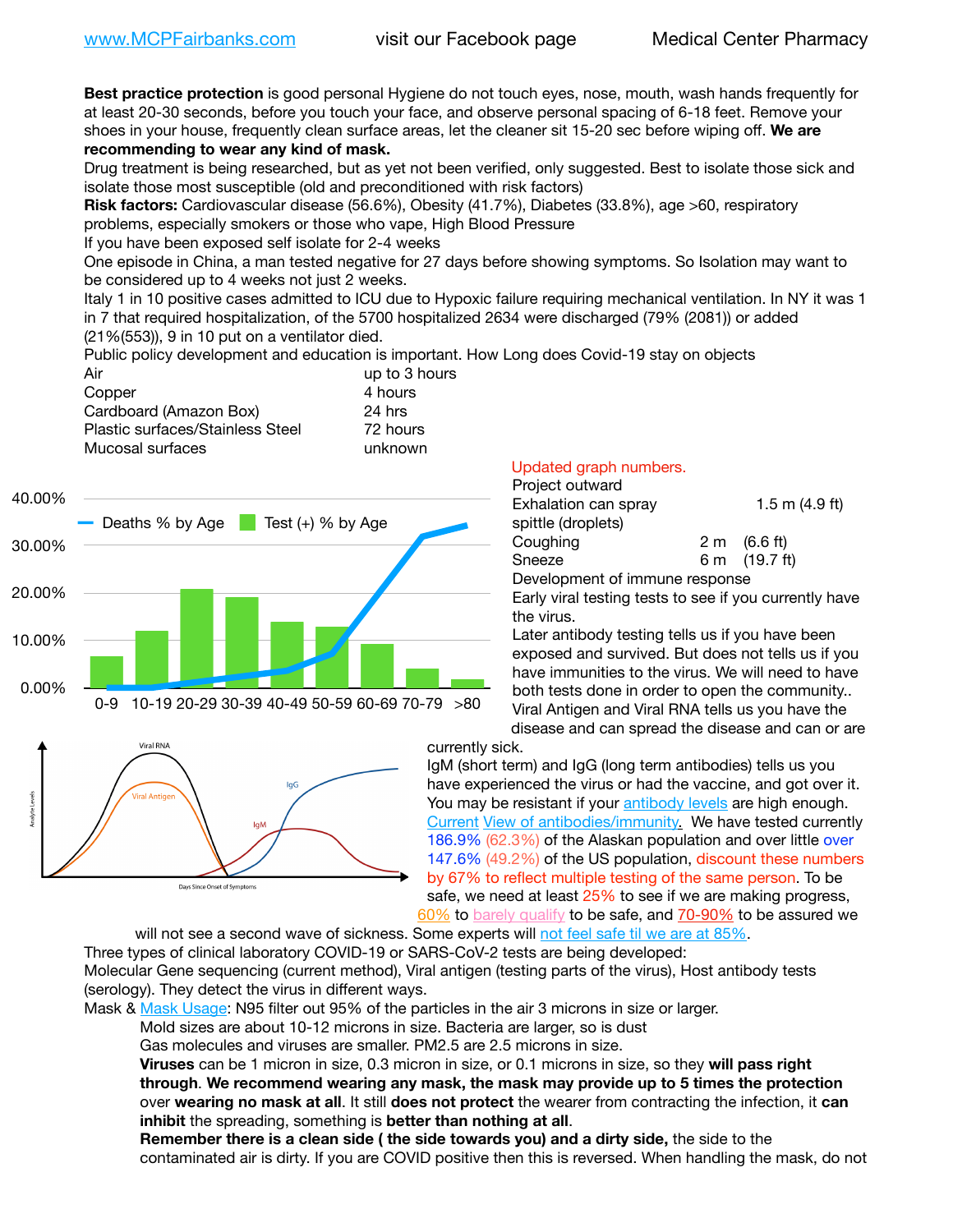touch the dirty side and then touch your face, Wash properly your hands first after touching the dirty side before touching your face. If you are infected the dirty side is the inside surface of the mask.

Wash your homemade mask in hot water wash >133F (for at least 10 minutes) and rinse to sanitize with high heat >133F Plus and a weak bleach or peroxide (not Both) the mask. Daily if possible. If you are a frontline health care provider with a homemade fabric mask 2 hours. Do not touch the dirty side.

Alcohol solutions should be 60-80% alcohol 70% is optimal. **Keep wet and rub 30 seconds**, or Happy Birthday song sung 3 times.

Hydrogen peroxide diluted to 2% or 4 teaspoonful per quart of water (20ml per 946ml) Bleach the same ratio **Vinegar and ammonia are good cleaning agents, not disinfectants**.

**Do not mix** any of these agents together, toxic fumes can result. **Disinfectants, in order to be effective**, should remain on the applied surface, to be cleaned moist **(wet) for 30 seconds to 4 minutes** depending on material. Caution may dissolve glue or adhesives or bleach and discolor items, check with manufacturers. Do not let it get inside electronic devices. UV (10 minutes), [UV light](http://www.docreviews.me/best-uv-boxes-2020/?fbclid=IwAR3bvFtXB48OoBBSvYvTEnKuHNPbipxM6jUo82QUSw9wckxjC7wwRZWabGw) only kills where it can see.

## **Myths**

Taking hot baths, using colloidal silver, eating garlic soup, gargling with bleach are not proven to be effective. We have already seen using chloroquine taking the wrong form in the wrong dose can be fatal, one death and one critically injured. (see Arizona couple after listening to the president)

**We have heard of all kinds of cures.** To date there is no curative or preventative treatments, only supportive therapy.

At this point there is **no proof** that Quinine, zinc, Hydroxychloroquine, Chloroquine, or Vitamin C works. As they say wives-tale at best, irresponsible reporting most likely. We have seen no information that they work, ineffective dosing issues, over-dosing issues, permanently killing the senses of smell or taste, inappropriate usage, cardiac arrhythmias, and death from the usage of these agents have been reported. The virus may die out with heat of summer, or cold weather, this is a myth

There are a couple of studies at show the virus can withstand 98F

We know the body tries to use up to 104F to potentiate our immune system, to kill viruses. Taking NSAID, Aspirin, Ach-Inhibitors, Arb's and you get the COVID-19 infection are not contraindicated and no clinical evidence that says you should stop any of these classes of medications. It would be misguided and ill advised if you did so In other words, Unless your doctor makes changes, keep taking your medications unless told to do otherwise.

As of 12/21/20, DHSS is aware of 11 reports regarding possible allergic reactions from Alaska's hospitals to CDC: Bartlett Regional Hospital (8), Providence Alaska (2) and Fairbanks Memorial Hospital (1). Two were identified as anaphylaxis and one of those resulted in hospitalization for ongoing monitoring. In the other three cases, symptoms were mild and not considered anaphylaxis. Symptoms have resolved in all cases and the hospitalized patient has been discharged and is doing well. The CDC said there appears to be no obvious geographic clustering of these reactions, nor was a specific production lot involved. People who experience anaphylaxis after the first dose should not receive a second dose, according to CDC recommendations.

Magnitude of Death Comparison

| <b>Conflict</b>                                       | <b>Combat Death</b> | Past 24 hours |
|-------------------------------------------------------|---------------------|---------------|
| <b>Revolutionary War</b>                              | 8,000               |               |
| <b>Civil War</b>                                      | 214,938             |               |
| World War I                                           | 53,402              |               |
| <b>World War II</b>                                   | 291,557             |               |
| <b>Korean Conflict</b>                                | 33,686              |               |
| <b>Vietnam</b>                                        | 47,424              |               |
| <b>Gulf War</b>                                       | 149                 |               |
| Afghanistan                                           | 1,833               |               |
| <b>Iraq</b>                                           | 3,836               |               |
| <b>1918 Flu</b>                                       | 675,000             |               |
| 9/11 deaths                                           | 2,977               |               |
| <b>COVID19 deaths from</b><br>1/20/2020 to 01/20/2021 | 405,630             | 5,338         |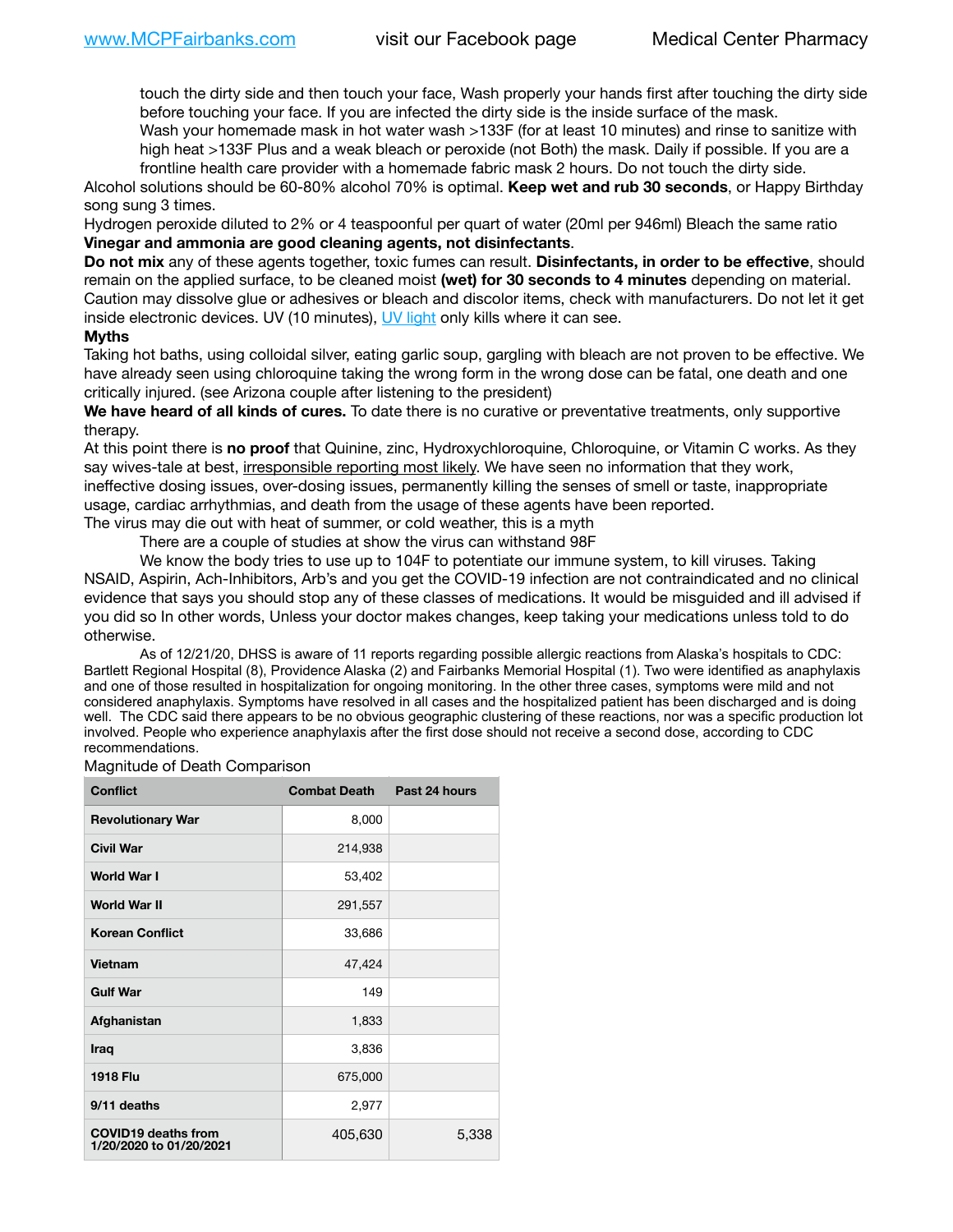Check our website [www.MCPFairbanks.com](http://www.MCPFairbanks.com) for the 13 testing sites in the interior of Alaska.

| Group                                               | Alaska COVID19 Vaccine plan 12/30/2020<br>update as of 1/20/2021                                                                                                                                                                                                                                                                                                                                                                                                                                                                                                                                                                                                                              | Who can get the<br>vaccines?<br><b>Availability</b>                                                                          |
|-----------------------------------------------------|-----------------------------------------------------------------------------------------------------------------------------------------------------------------------------------------------------------------------------------------------------------------------------------------------------------------------------------------------------------------------------------------------------------------------------------------------------------------------------------------------------------------------------------------------------------------------------------------------------------------------------------------------------------------------------------------------|------------------------------------------------------------------------------------------------------------------------------|
|                                                     | Who is in this group                                                                                                                                                                                                                                                                                                                                                                                                                                                                                                                                                                                                                                                                          |                                                                                                                              |
| Phase 1a Tier 1                                     | Long Term care Facility - Staff & Residents<br>Skilled care, Assisted living,<br>Intermediate care with developmental disabilities,<br>Residential Care facilities.<br>State Veterans Homes.<br>Front Line Hospital and Health care workers, beside personal, High<br>Risk jobs (examples ICU, ER, Surgery, Physicans/prescribers,<br>COVID units, Respiratory/OT/PT/ST Therapists, Lab Techs, Facility<br>Security, House Keeping (Environmental services), Dietary)                                                                                                                                                                                                                         | Now, limited<br>audience                                                                                                     |
| Phase 1a Tier 2                                     | Front Line EMS Fire Service providing medical services, Vaccine providers,<br>(That their services are critical), Air and Ground EMS, Community health<br>aides, Practitioners. Health care workers providing vaccines                                                                                                                                                                                                                                                                                                                                                                                                                                                                        | Now, limited audience                                                                                                        |
| Phase 1a Tier 3                                     | Starting 1/4/2021<br>Healthcare workers who have contact with residents >65 y/o and provide<br>regular healthcare services that can not be postponed without impacting<br>short or long term outcomes, or cannot be provided remotely (Not regular<br>populous yet), direct patient contact, in contact with infectious materials,                                                                                                                                                                                                                                                                                                                                                            | Starting 1/4/2021                                                                                                            |
| Phase 1a Tier 4                                     | Health care workers providing COVID19 vaccines to phase 1 populations                                                                                                                                                                                                                                                                                                                                                                                                                                                                                                                                                                                                                         | <b>TBA</b>                                                                                                                   |
| Phase 1b Tier 1<br>(Start of general<br>population) | Age > 65 (General Public) register http://covidvax.alaska.gov/ starting<br>1/6/2021 for appts after 1/11/2021 (All appts filled within 24 hrs of initial<br>openning, future appt pending vaccine availability)                                                                                                                                                                                                                                                                                                                                                                                                                                                                               | 1/11/2021by appt.<br>Accepting appt<br>statewide 1/6/21                                                                      |
| Phase 1b Tier 2                                     | Front Line Essential >50 y/o who's duties are performed with the public/co-<br>workers < 6 feet apart. Emergency responders( troopers, firefighters, Office<br>of children Services staff, Public health workers, teachers preK-12, staff,<br>childcare workers and staff, indigenous language and culture educators,<br>food and seafood workers, grocery store employees, public transit,<br>essential air services, rural cab services, US Postal workers, mail planes,<br>Utility & power (rural), Water and Waste water (Rural), Congregate living<br>settings, acute psychiatric, correctional, group homes, homeless shelters,<br>substance abuse shelters, transitional living homes. | TBA do not register yet                                                                                                      |
| Phase 1b Tier 3                                     | ages 55-64 y/o,<br>>16 y/o living in unserved communities<br>See 1b Tier 2 : Frontline essential workers 16-50 with >2 High risk health<br>conditions working < 6 feet with public or co-workers,<br>Pre-K-12 staff, indigenous language and culture<br>First responders, Office of children services, grocery store workers, Public<br>transit, US Postal workers, Utility workers, water and waste water workers.                                                                                                                                                                                                                                                                           | <b>TBA</b>                                                                                                                   |
| Phase 1b Tier 4                                     | Age $>$ 50 y/o with 2 or more risk factors<br>See Tier 1, 2, & 3 : Frontline workers 16-50 y/o not in Tier 1-3                                                                                                                                                                                                                                                                                                                                                                                                                                                                                                                                                                                | <b>TBA</b>                                                                                                                   |
| Phase 1c                                            | Ages 65-74, 16-64 with High Risk Medical Conditions, other essential<br>workers to be defined                                                                                                                                                                                                                                                                                                                                                                                                                                                                                                                                                                                                 | <b>TBA</b>                                                                                                                   |
| Phase 2                                             | General population<br>Vaccinations via pharmacies, Doctor's offices, Clinics<br>Public Health sites (Mobile clinics, Federally Qualified Health Centers,<br>Public Health Clinics, Other clinics                                                                                                                                                                                                                                                                                                                                                                                                                                                                                              | TBA (To Be announced)<br>To be announced<br>contingent on vaccine<br>availability undergoing<br>public comment period<br>now |